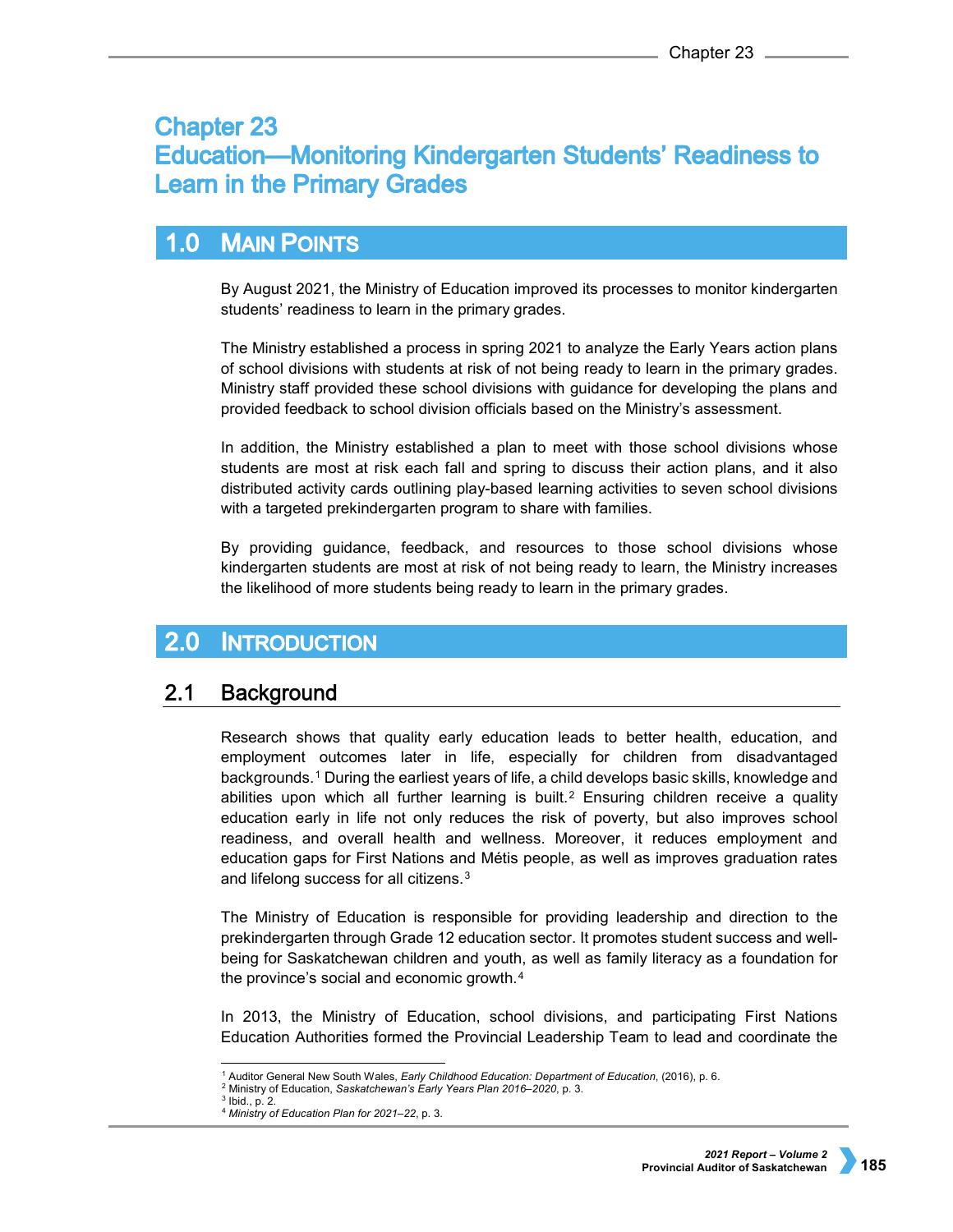development and implementation of the Education Sector Strategic Plan (ESSP).[5](#page-1-0) The ESSP included a goal supporting the educational development of children aged zero to six such that by June 2020, 90% of students exiting kindergarten are ready to learn in the primary grades.[6](#page-1-1) Students scoring in the appropriate Early Years Evaluation (EYE) range demonstrate learning readiness and should experience success in subsequent grades.

The EYE assessment tool provides the Ministry with a good understanding of young children's development when they first enter school with a particular focus on reading readiness skills. As a learning assessment tool used universally in provincial kindergarten programs, the EYE provides an important tool for educators and school divisions to help guide planning and practice in classrooms, and at school and division levels.[7](#page-1-2) In 2020–21, 7[8](#page-1-3).7% of students exiting kindergarten scored within the appropriate EYE range.<sup>8,[9](#page-1-4)</sup> The results for this measure remained flat since the Ministry began measuring kindergarten students' readiness to learn in 2014–15 (i.e., 79.2%).

Assessing students early in kindergarten helps identify those who may be in need of professional services such as speech pathology or additional school supports. Students experience more difficulty in catching up with their peers the longer their needs go undiagnosed and unsupported.[10](#page-1-5)

Without effective processes to monitor kindergarten students' readiness to learn in the primary grades, the Ministry risks placing students at greater risk of not achieving their academic, financial and social potential.

#### $2.2\phantom{0}$ **Focus of Follow-Up Audit**

This chapter describes our second follow-up audit of management's actions on the recommendations we first made in 2017.[11](#page-1-6)

Our *2017 Report – Volume 2*, Chapter 22, concluded that for the 12-month period ended April 30, 2017, the Ministry of Education had, other than the matters reflected in our four recommendations, effective processes to monitor improving the percentage of kindergarten students scoring within the appropriate Early Years Evaluation range to meet the sector goal of 90% by 2020. By September 2019, the Ministry implemented two of four recommendations.[12](#page-1-7)

To conduct this audit engagement, we followed the standards for assurance engagements published in the *CPA Canada Handbook—Assurance* (CSAE 3001). To evaluate the Ministry's progress toward meeting our recommendations, we used the relevant criteria

<span id="page-1-5"></span><span id="page-1-4"></span><sup>10</sup> Understanding the Early Years Regina, September 2009, *UEY Regina Research Update: Measuring Early Childhood Development i[n Regina.](http://regina.www.reginakids.ca/rsu_docs/uey-regina_edi-results-sept200953738.pdf)* [www.reginakids.ca/rsu\\_docs/uey-regina\\_edi-results-sept200953738.pdf](http://regina.www.reginakids.ca/rsu_docs/uey-regina_edi-results-sept200953738.pdf) (18 August 2021). <sup>11</sup> *2017 Report – Volume 2*[, Chapter 22, pp. 133–142.](https://auditor.sk.ca/pub/publications/public_reports/2017/Volume_2/CH%2022_Education_Kindergarten.pdf)

<span id="page-1-0"></span> <sup>5</sup> The Education Sector Strategic Plan (ESSP) is a multi-year strategic plan focused on specific outcomes and achieving goals set out in the Saskatchewan Plan for Growth: Vision 2020 and Beyond.<br><sup>6</sup> Ministry of Education 2020–21 Annual Report, p. 14.

<span id="page-1-1"></span>

<span id="page-1-2"></span><sup>7</sup> Ibid., p. 18.

<span id="page-1-3"></span><sup>8</sup> Adapted from information provided by the Ministry of Education. As a result of COVID-19, the 2020–21 EYE assessments did not include all kindergarten students due to difficulties in appropriately assessing students learning from home or in eLearning contexts. In addition, overall kindergarten enrolment for 2020–21 was lower than expected. In a typical year prior to COVID-19, the Ministry estimates 85% of kindergarten-eligible children in the province were included in EYE assessments. In 2020–21 though, with fewer kindergarten-eligible children enrolled in school and a larger proportion of students learning outside of classrooms, the Ministry estimates that 70% of kindergarten-eligible children in the province participated in EYE assessments. 9 Due to school closures in response to COVID-19, schools did not conduct EYE re-assessments in spring 2020. As such, there are no comparative EYE results for students exiting kindergarten in 2019–20.

<span id="page-1-7"></span><span id="page-1-6"></span><sup>12</sup> *2019 Report – Volume 2*[, Chapter 31, pp. 259–264.](https://auditor.sk.ca/pub/publications/public_reports/2019/Volume_2/Chapter%2031%20-%20Education%E2%80%94Monitoring%20Kindergarten%20Students%E2%80%99%20Readiness%20to%20Learn%20in%20the%20Primary%20Grades.pdf)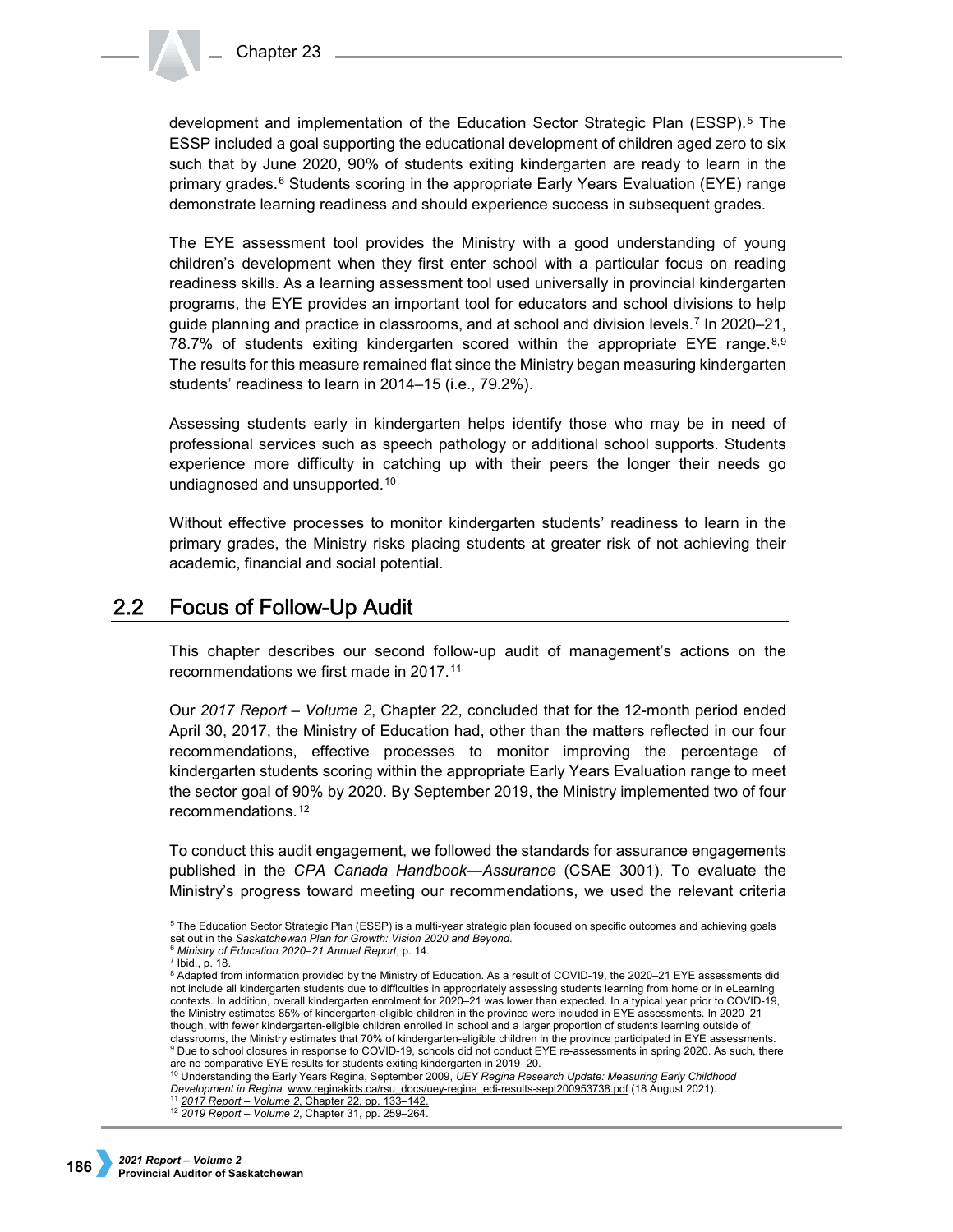from the original audit. The Ministry's management agreed with the criteria in the original audit.

To perform this follow-up audit, we interviewed relevant Ministry officials and reviewed the Ministry's process to assess school divisions' Early Years action plans.

#### $3.0<sub>2</sub>$ **STATUS OF RECOMMENDATIONS**

This section sets out each recommendation including the date on which the Standing Committee on Public Accounts agreed to the recommendation, the status of the recommendation at August 18, 2021, and the Ministry's actions up to that date.

# $3.1$ Ministry Taking Action to Assist School Divisions With Students Most at Risk of Not Being Ready to Learn in the Primary **Grades**

*We recommended the Ministry of Education coordinate its analysis of action plans of school divisions at risk of not achieving the early learning goal to assist them in increasing the number of students who are ready to learn in the primary grades upon exiting kindergarten*. (*2017 Report – Volume 2*, p. 139, Recommendation 2; Public Accounts Committee agreement June 12, 2018)

## **Status**—Implemented

*We recommended the Ministry of Education take specific actions to assist those school divisions whose students are most at risk of not being ready to learn in the primary grades when exiting kindergarten.* (*2017 Report – Volume 2*, p. 141, Recommendation 4; Public Accounts Committee agreement June 12, 2018)

## **Status**—Implemented

The Ministry of Education established a process to analyze the Early Years action plans of school divisions with students at risk of not achieving the early learning goal. In addition, the Ministry took specific actions to assist those school divisions whose students were most at risk of not being ready to learn in the primary grades when exiting kindergarten.

The Ministry analyzed data from fall 2020 Early Years Evaluation (EYE) results to identify 29 High Count High Rate (HCHR) schools within 15 school divisions across the province. HCHR schools have both a large number of students scoring outside the appropriate EYE range, as well as students among the most objectively vulnerable (i.e., most likely to experience difficulty with developmental tasks). Consistent with our 2019 follow-up audit, the Ministry identifies HCHR schools each year using the fall EYE results.

In spring 2021, the Ministry required those school divisions with HCHR schools to submit an Early Years action plan in response to the EYE data results for these schools. The Ministry gave these school divisions a plan template and a 'considerations' document providing guidance for developing their action plans. We found the guidance provided by the Ministry to be reasonable, as it set out various elements relevant to improving students'